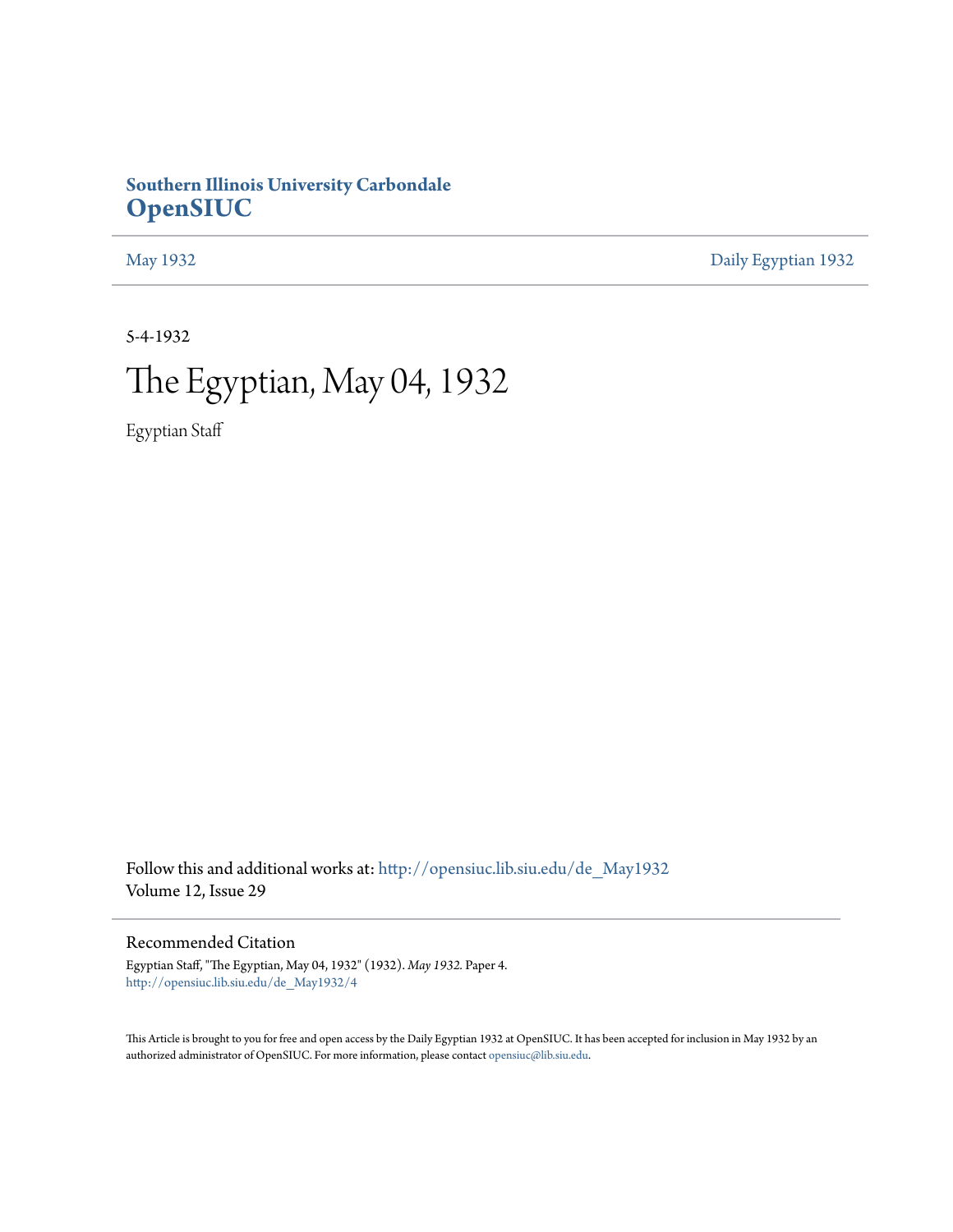

Volume XII

CARBONDALE, ILL., MAY 4, 1932

## **BAKER AND AXLEY ASSUME LEADS OF TO THE LADIES'**

## NUMBER OF CHAR-**ACTERS**

25. The play, selected for presenta- Art department of this college. tion, "To the Ladies," is a satire involving eighteen characters. The a former member of the Art departroles and their actors are:

| Elsie Beebe  Rhoda Mae Baker        |
|-------------------------------------|
| Leonard Beebe  Harold Axley         |
|                                     |
| Mrs. Kincaid  Jewell Ferrill        |
| Chester Mullin  Raymond Shaw        |
| Tom Baker  Clyde Maddock            |
| Carney  Henry Hitt                  |
| Jim  Richard Hempleman              |
| Henrici  Victor Goings              |
| The Speaker  Ray Snider             |
| Cassidy  Paul Benthall              |
| Miss Fletcher  Lois Mallory         |
| Frank, the barber, Raymond Mayfield |
| The Bootblack  Clarence Arnold      |
| Banquet guests-Frances Phillips,    |
| Norris Runnals, Ruth Berry, Geor-   |
| cio Priderwin                       |

..<br>The principals, Rhoda Mae Baker and Harold Axley, are actors of unquestioned ability, and assisted es- a lunch at the Roberts Hotel. Thurspecially by William Rushing and Jew- day evening Miss Lulu Roach was ell Ferrill, the comedy should possess hostess at a dinner given in Anna, all the anneal that it has given in pre- Illinois. vious performances. Victor Goings. noted for his success in "The Donovan Affair," and such popular actors as Clarence Arnold and Lois Mallory will certainly lend zest to the performance.

Judges, competent faculty members and townspeople, were: Mrs. M. W. Neckers, Mrs. Richard Gadske, Miss Lois Browne, Miss Frances Barbour, and Miss Julia Jonah. An un- learning that a youth movement has open idea?" usual feature is the appointment of assistant coaches, Jeanette Ann Evans, and Georgia Hankla. Miss Jonah, of course, will be in charge of the presentation.

In accordance with the accepted program of closing activities, the Socratic Society will stage it play June 1. The stagecraft class has begun work on the scenery which, though it is not difficult, is highly varied.

### EDUCATION CLUB TO BE INSTALLED MAY 14

At the meeting of the Education Club held Thursday, April 28, the topic, "What Every High School Principal Should Know About Administration of School Funds," was ent waves from the frying pans over presented by Harley Teel. The Ciscussion which followed involved the question of reduction of teachers' salaries and the consolidation of small high schools.

A committee for the arrangement of the Installation Day to be held May 14th was appointed at the business meeting following the discus- Randle: sion.

## **Former Faculty Members Visit** on College Campus

Miss Inez L. Hollenberger and Miss Matilda F. Salter, of Chicago, were guests of honor at a series of social CAST HAS UNUSUALLY LARGE functions given by various members of the faculty last week. Miss Hollenberger was a former faculty hear of Anthony Hall and head of the Tryouts for the Socratic spring Physical Education department here play were conducted Monday, April Miss Salter was formerly head of the

> On Monday, Miss Grace L. Burkett, ment, entertained Miss Hollenberger and Miss Salter with a dinner at her home on South Illinois Avenue.

Miss Hollenberger and Miss Salter were guests of honor at an Anthony Hall tea given by Miss Mary Crawford on Tuesday afternoon. Miss<br>Florence King of the Allyn Training School was hostess at another dinner given in honor of the Chicago visitors, Friday evening.

Wednesday evening Miss Crawford was hostess at a dinner party . The guests were: Miss Inez Hollenberger. Mrs. Mary Roberts Scott, Miss Martha Scott, Mrs. E. D. Barnes, and Misses Woody, Clark, Burket, Roach and King.

Thursday noon Mrs. J. M. Pierce entertained Miss Hollenberger with

Miss Lucy K. Woody and Miss Lulu  $\mathbf{R}$ Clark entertained with a luncheon at Miss Hollenberger returned to her home Friday afternoon.

**TENTATIVE PLANS FOR SENIOR WEEK** ARE ANNOUNCED

> CLASSES DURING THIS WEEK



### CLARENCE ARNOLD

Clarence Arnold, president of the senior class, has announced that extensive plans are now under way for class since this year the number reoutnumbers those two year course. It is possible that (Continued on Page Six.)

## **Class in Primary Education Builds Model School House**

A class in Primary Education, com posed of spphomore girls and taugh SENIORS TO BE EXCUSED FROM by Miss Ruby Van Trump, has just EVANS AND CAMPBELL WILL completed a model of an ideal school house. The members of the class have done extensive research work for the project. They not only read all available books on the subject, was accorded such a huge success but also corresponded with promin- in New York a few seasons ago, the ent manufacturers of school room Zetetic Society held its try-outs the supplies. The tiny school which they afternoon of April 26. The cast, a have constructed is perfect in every detail.

> The class was divided into commit-duty. Every committee made a set Tom Prior ......... Rolla Winklemeyer of extensive notes on its part of the Mrs. Cliveden-Banks ...... Betty Furr work. In order to give all the stu- Reverend William Duke, Marc Green dents the advantage of reading these Mrs. Midget ........... Martha Morrow notes, Miss Van Trump has collected Mrs. Lingley ..... them into a book, and she will give Reverend Frank Thompson, Harold copies of it to all the members of the class.

The model school house which can tensive plans are now under way for the model whose means of the basement but the judges were fully competent;<br>the observance of "Senior Week" on be seen on exhibition in the basement but the judges were fully competent;  $\mu$  and this special privilege of  $\mu$  and  $\mu$  and  $\mu$  and  $\mu$  and  $\mu$  and  $\mu$  and  $\mu$  and  $\mu$  and  $\mu$  and  $\mu$  and  $\mu$  and  $\mu$  and  $\mu$  and  $\mu$  and  $\mu$  and  $\mu$  and  $\mu$  and  $\mu$  and  $\mu$  and  $\mu$  and  $\mu$  a minute details. On the walls are ceiving degrees, 147, for the first miniature copies of paintings suitatime in the history of the school ble for children. The furniture receiving di- has been carved from wood and is plomas, approximately 140, from the painted. Even toys were made for the playroom. The whole exhibit is the Roberts Hotel, Friday noon, the seniors will be excused from class- instructive and interesting, and is a es during this week, and that they tribute to the work and ingenuity of lits creators.

## **WHITLEY, WHITE** ARE PRINCIPALS IN **ZETETIC PLAY**

No. 29

ASSIST WITH **COACHING** 

After agreeing to present "Outward Bound," the phantasy which particularly strong one, is:

Scrubby ............................. Will Adams, Ann .................... Jane Rose Whitley James White Leo Brown Bailey.

Competition for many roles was had acted in that capacity were: Mrs. J. W. Neckers, Mrs. Richard Gadske, Mrs. O. B. Young, Mrs. T. B. F. Smith, Miss Julia Jonah, and Mr. Robert Dunn Faner.

Though every actor has a part that  $i$ e important to the play's success, Jane Rose Whitley and James White assume the leads. Mr. White is readily remembered by his fine performance<br>in "The Royal Family." Miss Whitley, a freshman, has her career yet role of the sincere young clergyman, one of the major characters, has scored distinction in numerous presenta-<br>tions. Rolla Winklemeyer, the jovial Tom, has behind him a record of high school dramatic successes.

According to present schedules. "Outward Bound" will be presented at the Shryock Auditorium June 2. The class in stagecraft has begun work on the scenic effects. Miss Jonah, dramatic coach, will be assisted by Jeanette Ann Evans and Marie

## Campbell, English majors.

## SPONSOR DANCE MAY 27

According to Ella Mae Hallagan, chairman of the dance committee. Delta Theta Tau the town sorority, will sponsor a spring dance to be givsorority has been unusually fortun-Orleans Ramblers, a Negro orchestra, Thinking that the boys might have to furnish the music. This orchestra retained some of their metropolitan is undoubtedly one of the most pop-<br>habits, I asked: "Which of you do ular traveling orchestras now in ex-<br>you consider the 'best-dressed man?'" istence. The Ramblers had numerular traveling orchestras now in exous engagements at Herrin Elks last year, and broadcasted from W L W. Cincinatti, last winter.

Any further arrangements will be announced in the Egyptian.

**BACK-TO-NATURE MOVE PROGRESSES NEAR CAMPUS** to make. Marc Green, who fills the Even those students who are not other than the search for health had a bit of trouble from the Indi-

come to our campus. The Health and Happiness boys, including Blackshirt ley, Pat Randle, Catfish Wilmouth, Flatface Patterson, and Egg-head Laney, have succeeded in a back to the soil venture that makes Thoreau's Walden Pond look like an Arbor day picnic.

Nestling in the practically virgin forest back of the cafe is a cluster of incredibly simple little cottages. By the time the sun peeps over Mr. Fly's coal shed one may see the doors of these cottages opening to admit the wholesome morning air. Brightcheeked, sweat-shirted figures step light bulb. Our plumbing system is out briskly and begin trotting down adequate; in the Chic Sale manner, the south road. As they return an you know." hour later they are greeted by pungoil stoves. When the merry throng is seated around the common board they do masculine justice to the simple but filling petit dejeuner; and well they might, for the life next to nature has given them a degree of health that city dwellers could never hope to attain.

This is how the experiment has worked out, the facts supplied by Pat

"Might I ask, Pat, what motives ed Axley once or twice, we haven't

sociology-minded will find interest in could have engendered this life-in the-1 ans." Further interrogation showed me "Hard  $times$ "  $he$ answered, that the cabin-dwellers live in a state

"make it convenient. Now in my' of unbroken harmony, although they tion") we each pay eighty-three cents

weather we have various kinds of exposure. Good lighting system, too." (With a faintly aristocratic gesture he indicated the windows and the

"I suppose your food comes quite cheap, what with preparing your own meals and all."

"Oh yes. Very cheap. You see our families have grocery accounts. and we all go home over the week  $\mathsf{end}^{(i)}$ 

"In a pinch," I suggested, "you could go into the woods like your pioneer forbears, and fill the larder with wild life."

"We do," Pat assured me. "And although the squirrels have threaten-

Canada, Swoof Swofford, Sissie Ax- apartment (Note: in this article have discarded many of the effete "apartment" shall be taken to mean niceities of urban life. For instance, "the room on one side of the parti- at the table they use the "catch as catch can" method of attack, with a month rent. Canada and Swofford an implication that God will have to have a more swank apartment-they help him that helps himself too frehave to pay one dollar a month each. quently. All of the boys, Pat inform-"We have everything we need here, ed me, say "please" repeatedly at almost. Both apartments in this cab- the table. Only on inconsiderable inin have southern exposure. In cold cident has ever marred the communal pleasantness of their meals: it came about when one of the boys was! stabbed with a fork while reaching

undiplomatically, for the last piece  $\;$  of pork steak. Of the group, Canada is the best

versed in the culinary art. It seems that his banana pudding is famous even outside of his own conversation. en at the shoe factory May 27. The All of the agrarians agree that Axley is the best maid, for he persists in ate in securing Jimmy Raschel's Newhanging up his clothes.

"The first to get up in the morn-Pat answered. "Of course, ing." even the last one up can always get a complete outfit, even if he has to (Continued on Page Six.)

DELTA THETA TAU WILL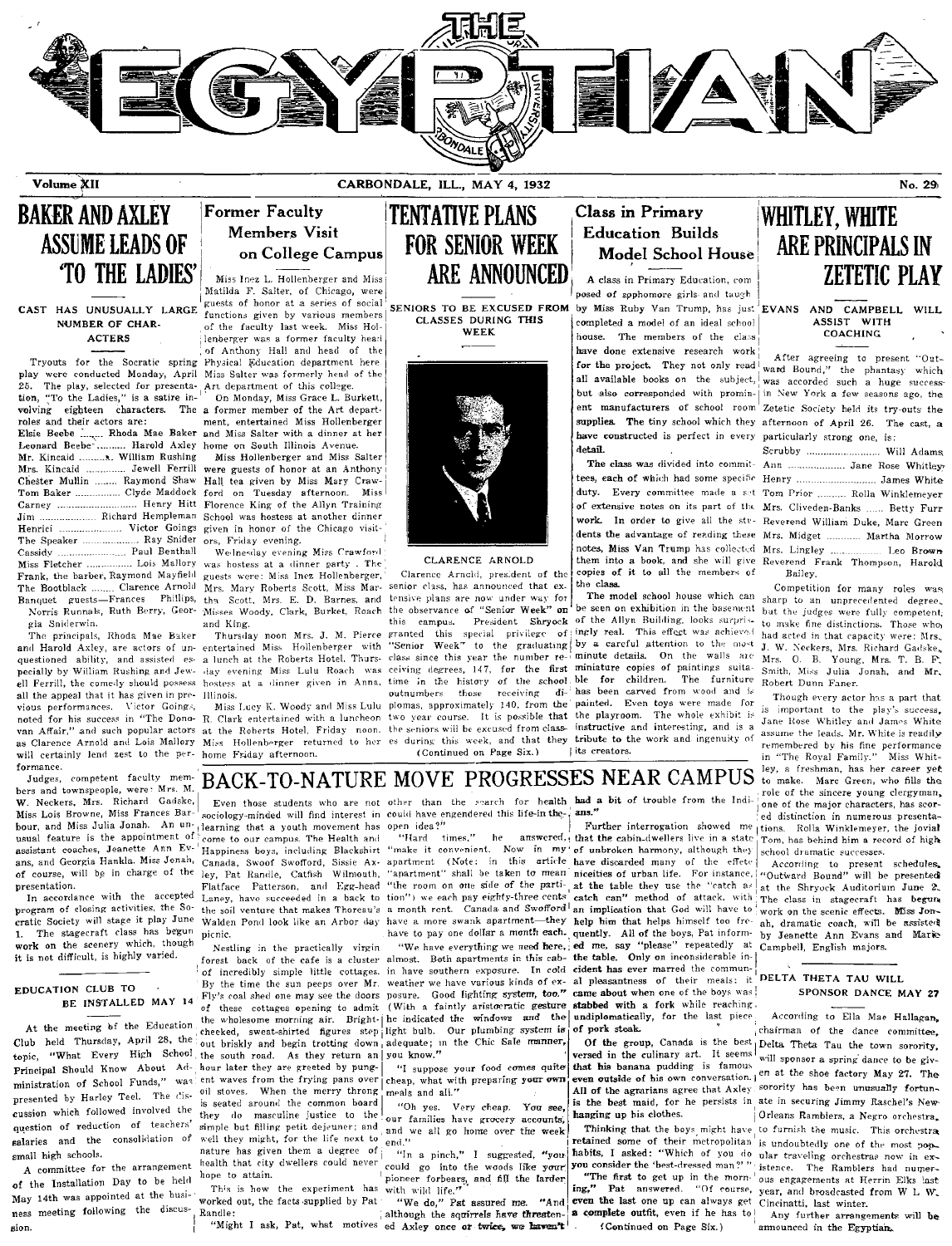## THE EGYPTIAN

## .<br>Inicio de la componenta de la componenta de la componenta de la componenta de la componenta de la componenta d CLUBS-SOCIETIES - ORGANIZATIONS

## CLINE - VICKS

**SPALDING TENNIS RACKETS** \$1.75 and up-new stock

## **SPALDING BASEBALL GLOVES**

**Autograph Models** 

## 1932 Baseball Guides

Biggest value in town in Fielders Gloves at \$1.50 and \$2.00

MEET YOUR FRIENDS AT OUR FOUNTAIN

**UP-TO-DATE LUNCHEONETTE** 

## Cline - Vick Drug Co.

### **STUDENTS WELCOME**

AT THE

## Carbondale Riding Stables

(Across From Wheeler Library)

Ride Our Thoroughbred Saddle Horses

### **OPEN ALL DAY**

First Hour ......... 75c-Additional Hours .......... 50c

SPECIAL RATES FOR DAILY RIDES

<u> TERRETEREN ERRETERET ERRETERET ERRETERET ERRETERET ERRETERET ERRETERET </u> 

## PEERLESS CLEANERS

**OUALITY WORK AT LOWEST PRICES** 

| Hats Renovated-Factory Process  50c |  |
|-------------------------------------|--|
| <b>BILONIE</b> AND                  |  |

**PHONE 63** 

## **ATTENTION! STUDENTS!**

The newest in Spring and Summer Footwear for both men and women at prices that will make your budget glad. Prices \$1.88 to \$2.88

PEOPLE'S SHOE STORE

202 South Illinois

## DIXIE BARBECUE **Reduced Prices**

| Sliced Barbecue  25 percent off                                  |  |
|------------------------------------------------------------------|--|
| Wings---20 in package  10c<br>All Cigarettes, 2 packages for 27c |  |

.<br>1. században katolikus kölöntöközött a százados terménye a koronya a terménye a terménye

### ZETETIC SOCIETY TO **Anthony Hall News**

Miss Mary Crawford, faculty head of Anthony Hall, was hostess to a tea Tuesday afternoon, April 26. The guests of honor were Miss Inez Hollenberger and Miss Matilda Salter of Chicago. The guests invited included all the lady members of the faculty and old friends of the guests of honor.

the nan was decorated with car-<br>ips, roses, and crab apple blossoms, and provided a background for the colorful frocks of the guests.

Miss Crawford was assisted in her duties as hostess by the Misses Barhour, Woody Bowyer, Cox, Clark, lar trio composed of Cecile Rushing. and King of the faculty. Anthony Il girl: vito a sisted were: Frances Raney, Olive Murray, Jeanette Spaulding, Dorothy Stoecklin, Tessie Blum. Winifred McCue, Georgia Corlis, and<br>Mary Colombo. Helen Pillow and Alice Draper, furnished music during the tea.

Miss Crawford entertained thirtyfour of the Anthony Hall girls at an impromptu party at the dormitory<br>Friday evening. Refreshments consisting of sandwiches, Italian sauce. and cake were served. A half hour of songs followed

Andre Ross took a group of practice teachers to St. Louis last week end to attend the National Art Association at the Jefferson hotel.

Gladys M. Owen of Galatia and Jean Fearheiley of Mt. Carmel are new residents at Anthony Hall.

Mary Hood and Norma Moshna were the week end guests of Zella

Crowder at her home in St. Louis. Frances Raney spent the week end<br>with Miss Amy Bridges in Belleville.

Miss Francis Barbour is expecting visit from Miss Henrietta Larson, formerly a member of the History dopartment, and now a member of the faculty of Harvard University.



**DRUG STORE** 

SAVE L. P. SAFETY J.

**NOGE DRUG STORE** 

BE HOSTS AT DANCE At the Zetetic meeting of April 27, plans were completed for the infor-

mal dance which is to be given next Friday at the Midland Hills Country Club. Paul McRoy's eight-piece orchestra has been secured to furnish the music. Admission will be one dollar.

The program for the evening of The Hall was decorated with tul-<br>Space of an interesting<br>S. roses, and crab apple blossoms, review of "Mourning Becomes Electra." by Miss Julia Jonah. Kendall Fugate, a former student of S. I. T. C., played a violin solo, accompanied by his sister, Carol. The ever popu-Virginia Draper, and Jane Rose Whitley, sang a group of numbers. Miss Jonah then discussed the play tryouts and the play itself.

## Alumni

Miss Tillie Salter of St. Louis and Miss Inez Hollenberger of Chicago and "Honeysuckle Rose." visited friends here last week. Miss the Physical Education department. garden.

Prof. E. G. Lentz and son, Gilbert, who attend University of Illinois, Mr. and Mrs. M. T. Muzzey, Mr. and spent the week end here. Sunday, Mrs. Ted Ragsdale were chaperones. they attended the funeral of the for- Music was furnished by Oral Harris' mer's brother. J. M. Lentz at Herrin. orchestra. Miss Geneva Brewer, who teaches school at Willisville, spent the week end here with her parents, Mr. and thews, and Jane Federer.

Mrs. Rollie Brewer. J. E. Ramsey of the class of 1890 returned to the campus after an ab-<br>sence of forty-two years. When Mr. Blanche Martin and Zelpha Caldwell Ramsey was graduated, there was of Alpha Lambda chapter at Harris only one building on the campus, oc- Teachers' College in St. Louis, were cupied by about 300 students. Mr. guests at the dance at the Country and Mrs. Ramsey, who live at Mt. Club Saturday night. Carmel, were the guests of Judge W. A. Schwartz.

1932 has resigned her position on me week simplest.<br>the faculty of Elkville high school Bess Hallagan has and has accepted a post in the high Chicago where she has been visiting. school at Fairfield. Miss Brooks, in addition to teaching at Elkville this the retired and the new presidents past year, has coached a number cf of Delta Sigma Epsilon, were guests

## Tri Sigma News

Perhaps one of the prettiest dances of the season was the Tri Sigma spring formal given at Midland Hills Country Club Saturday night.

The theme of the decorations was May Day. Huge white vases of snowballs, crab apple blossoms, and lilacs greeted the guests as they entered the purple lighted hallway which led into the cleverly decorated dance hall. Purple and white spot lights threw their rays to the far end of the room where the Tri Sigma crest was mounted above a modernistic silver glitter background. May baskets with fragrant flowers were artistically placed about the room.

The novelty dance of the evening was the May Day dance. The boys were conducted to a large gold basket from which they drew a rose discovering their partner's name on a little card attached to the rose. During this dance the orchestra featured "Love Sends a Little Gift of Roses"

At intermission the guests were Salter was formerly a teacher of the served punch at tea tables on the Art department here at the Teachers porch, adjoining the dance floor, College, and Miss Hollenberger, of which was transformed into a flower

Coach and Mrs. Wm. McAndrew,

The dance committee was composed of Helen Schremp, Frances Mat-

Miss Florence Croessmann spent the week end in St. Louis.

Miss Dorothy Federer of Decatur visited her cousin, Jane Federer over Golda Mae Brooks of the class of the week end, and was a guest at for-

Bess Hallagan has returned from Helen Crisp and Maureen Webb, at the spring formal.

## Delta Sig

### NIGHT IS SPONSORED BY SOCRATIC SOCIETY

Guest night was sponsored by the Socratic Society last Wednesday evening with about one hundred guests During the afternoon Mr. Sharpe present.

Owing to the absence of the president, Lois Mallory, the vice presi- lege." dent, James Dollins, presided. A program under the supervision of the program chairman, Georgia Sniderwin and a committee including Hazel Miss Mallory will teach home econo-<br>Payne, Bill Rushing, Emma Waller, mics and English. and Rhoda Mae Baker was presented. The numbers included: Readings, Marguerite Lawreck.

Trio, Hangar Boys from Marion, Ralph Smothers, Paul Smothers, and boro. George Stanley.

Book Review, Mr. Robert Dunn POETRY CLUB PLANS TO Faner.

Vocal solo, Charlotte Fraley. Xylophone solo, Paul Reeder.

The society had as its special guests the members of the English department.

### **CHAMRER OF COMMERCE**

The S. I. T. C. Chamber of Commerce will feature a surprise program Thursday evening, May 5. This program promises to be one of the most novel meetings of the year.

The Commerce Club plans to go to West Frankfort Monday, May 9.

The Reverend Mr. Charles N. Sharpe and Mrs. Sharpe were guests of honor at a tea given at the chapter house the afternoon of April 27. spoke informally to the guests on "The Place Christianity Has in Col-Guests included actives and pledges of Delta Sigma Epsilon.

Lois Mallory has accepted a teaching position in the Valier high school.

Mary Ruth Malone enrolled Monday at S. I. T. C. for the mid-spring term. Miss Malone has been teaching in the public schools of McLeans-

## **BRING TIETJENS TO CAMPUS**

At the meeting of the Poetry Club last Wednesday afternoon, piar.s bondale on the evening of May 19. Eunice Tietjens, well-known poet of Chicago. Mrs. Tietjens contributes to Poetry and other magaziness and has published several volumes of roems. A very special meeting at which all members are urged to be present is to be held next Wednesday, to discuss further plans for Miss Tietjens' lecture.

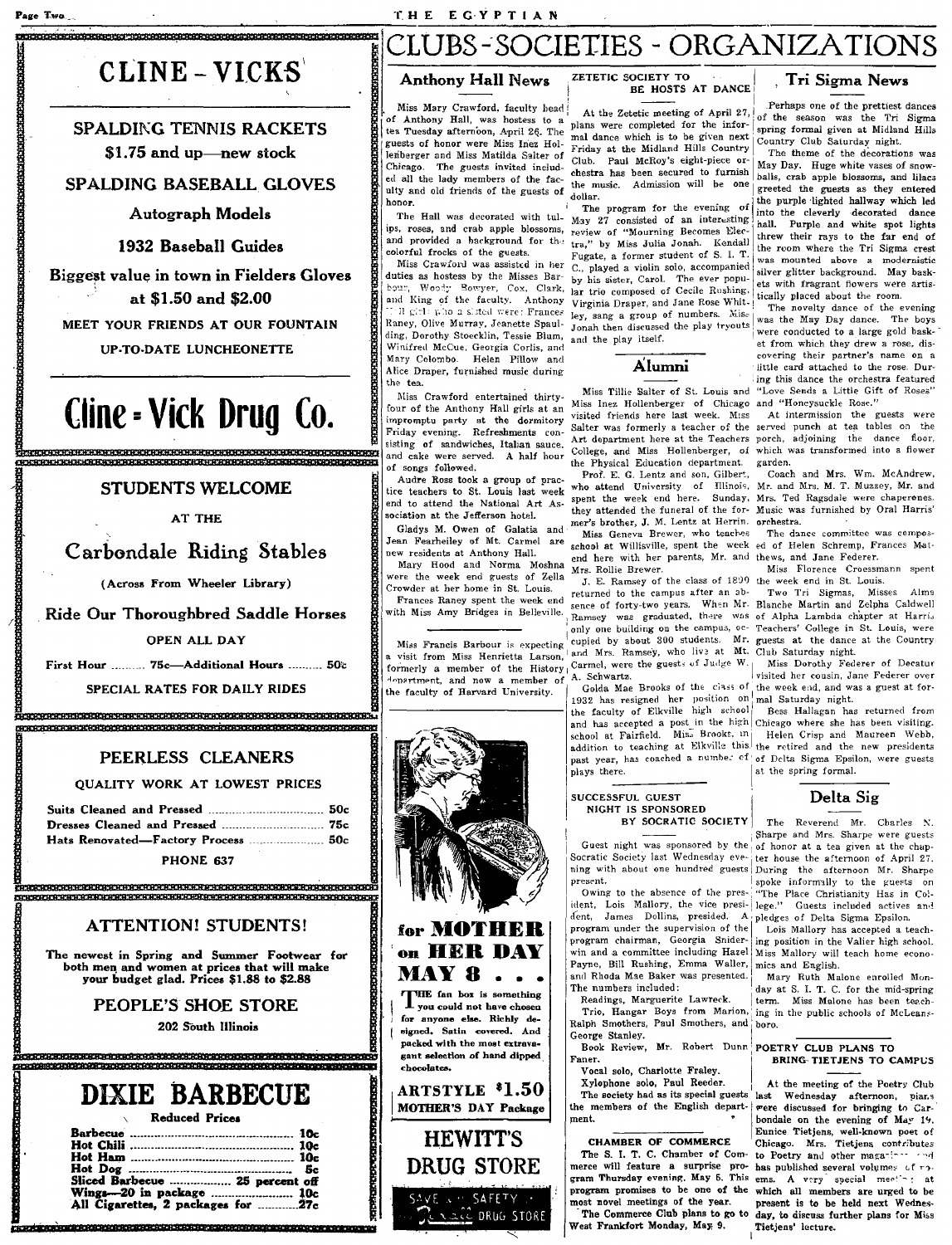## CORNELL WILL BE I BACHELOR FLAT DREAMS THIRD WEEK, MAY

AMERICAN THEATRE TO PRE. the permission of the surface of the surface of the surface of the surface of the knowledge of the knowledge of the knowledge of the knowledge of the knowledge of the knowledge of the knowledge of SENT "BARRETTS OF WIMPOLE STREET"

During. the· third week of May, when the American Treatre in St. Louis will present The Barrets of Wimpole Street, students and residents of Carbondale may realize their final opportunity this  $s$ -ason to witness fine theatrical productions. This offering, a comedy by Rudolf Besier in five acts, will feature Katharine Cornell, an American actress of first rank. Miss Cornell has won distinc· tion previously through her work in The Age of Innocence and in The Green Hat,

As far as cast is involved, the presentation sht)uld leave nothing tr. he desired. The facts that Guthrie McClintic is directing it and that Mis.' Cornell is supported by Brian Aherne Charles Waldron, and Margaret Bark er, would indicate a superb perform ance. Added to this is the genera appeal in presenting the well-knowl literary figures, Elizabeth Barret and Robert Browning.

However, one reading of the worl is sufficient to raise questions concerning the advantage Mr. Besier ha given the actors who will fill the role: he has created. A total lack of progressive character analysis is noticeable. True, Barrett himself did not progress. He was the oppressive father with a a perverted sense of right and wrong, and he remained himself to the very end. But Eliza beth, even though she experiences the whole dramatic conflict and offer. therein a huge opportunity for psychological development, slips from one decision to another with the ver) slightest interpretation on the part of Mr. Besier.. So much is lacking here that one noted critic expressed the bolief that Robert Browning never would have courted the girl Mr. Besier has pictured Elizabeth.

On the other hand, The Barrettof Wimpole Street does much in familiarizing its public with the Brownings. The play moves swiftly enough owing to Mr. Beiser's originality ir producing Henrietta, a sister of Elizabeth. It is undeniable, also, that the play furnishes absorbing enter tainment. Mr. O. W. Firkins, in the Saturday Review of Literature sum<br>its value thus: "The play has liter ary associations and a theatricality which experiment in two capitals ha·  $\mathcal{L}_{\text{apparently}}$  verified. On no other grounds is it entitled to hope for a lasting or significant place in Fnglish litcrature."

## DR. EDMONDSON

Eye, Ear, Nose and Throat Glasses Fitted

Hay Fever, Asthma

DR. C. M, SITTER DENTIST Located over Fox's Drug Store Phone 349  $Hours-8-12; 1-5; 6-8$ 

Parker's Grocery Phone 292 1214 S. Thompson

IN ST. LOUIS DURING As a word of introduction it may INST. LOUIS DURING the explained that the following "nar-<br>THIDD MIEEV MAY succupants of the Bachelor Flat in the , Colomal Apartments. Furthermore, these tales are not published with<br>the permission or even the knowledge

> R.----- My father, his friend, and  $I$  were hunting. Although armed to combat the fiercest prize of the forest, we were hunting on the veranda of z h<sub>/autiful</sub> white mansion. While we were standing on this porch, whose massive collonades were specially out· standing, a small wolf resembling r lamb came into close view. It immediately began dancing. As a reward for this entertainment, it was decid· ed to let the baby wolf remain "free<br>and alive." Presently, the mother wolf-an ugly, shaggy creature-<br>came upon the scene and had soor ascended the steps of the porch. It wended its way, unobserved by the<br>two elder men, toward me. Upor two elder men, toward me. seeing this dangerous ahimal (and being unable to obtain the attention of my companions with loud screams)<br>I draped myself -rather -artistically *veros* the bannisters, my feet being pulled down because of gravity, exessive weight (or maybe Einstein's heory of relativity). The mother volf approached me, and began tickl-;ng- my fnct, and at this point I woke nyself (and my room-mate), swear-'ng vocilferously.

A gigantic and fiendishly-green bed bug bit me, and I aroused my roomie. In frenzied awe we watched the invader (or, maybe, rightful in-'nabitant) rumble slowly across my ody. It was scared to breathe (and onsequently almost died of exhausion.) The animal then disappeared in a hole in the mattress.

(Editor's Note: The hole in the mattress, at least, is a actuality.)

Ditto (next night.)

Ditto (next night.)<br>W---- was in the living room<br>running around like a chicken with his head cut off. In fact, he had a reason to be nervous, for in a few minutes he and I were to be secretly married to . . . . . I tried to keep everyone as quiet as possible for fear that someone would hear us and telinhone my father, who would more than send us a note of disinheritance. Just when the preacher came upon .he threshold, I actually heard the '11elodious strains of my roomie's "Crt up. Do you want to he late for rhct class?"

Slipping stealthily into Anthony Hall through the kitchen entrance, I came face to face with Miss Crawford who was wearing whiskers. In comolete astonishment, I said to her, "I am looking for the Golden Fleece.' In as complete astonishment, she repeated, "The Golden Fleece!" to which I responded with, "No, Alice with the golden hair." Miss Crawford, then having fully regained her faculties, said, "My good man, you'll find the Golden Fleece under the porlico on the east side of the Main Building' with Lowell Bailey." At once I departed in search of the fair damsel, and was rewarded. As I ap-<br>proached the directed spot I heard a lady's (?) voice exclaim, "Oh, Peck;" At that I awoke!!!

PATRONIZE



fHE EGYPTIAN'

### THE SPHINX KNOWS,

People in this school are pretty critical when news articles or editorials step on their toes.

Rhoda Mae Baker seems to have accepted a position as janitor at the cafe; anyway she sweeps the floor.

Isabelle Johnson thinks there)s a difference between the number of times one is absent from chapel and the number of checks he has. Sophomores are angry because

as they term it, "Those seniors are getting all the breaks."

Rosa Fierce ami Dorothy Kunze are not very enthusiastic about

the Anthony Hall dance.<br>Abe Martin keeps his English class amused by sliding from one side of the seat to another.

Myrtle and her twin have burst. She's going with a single man now.

THE SPHINX WONDERS!<br>Why Jane Warren delivers wat-

long planned-for swim yet. If you saw the pup at the lib-

enough off to go to Florida to get that tan he's sporting.

"Life is Just a Bowl of Cherries"





OUR ADVERTISERS you save ONE-HALF price HH\_Q\_HhhHHHKHHHH'W-mYPPYPHH"H9 EBB' 'I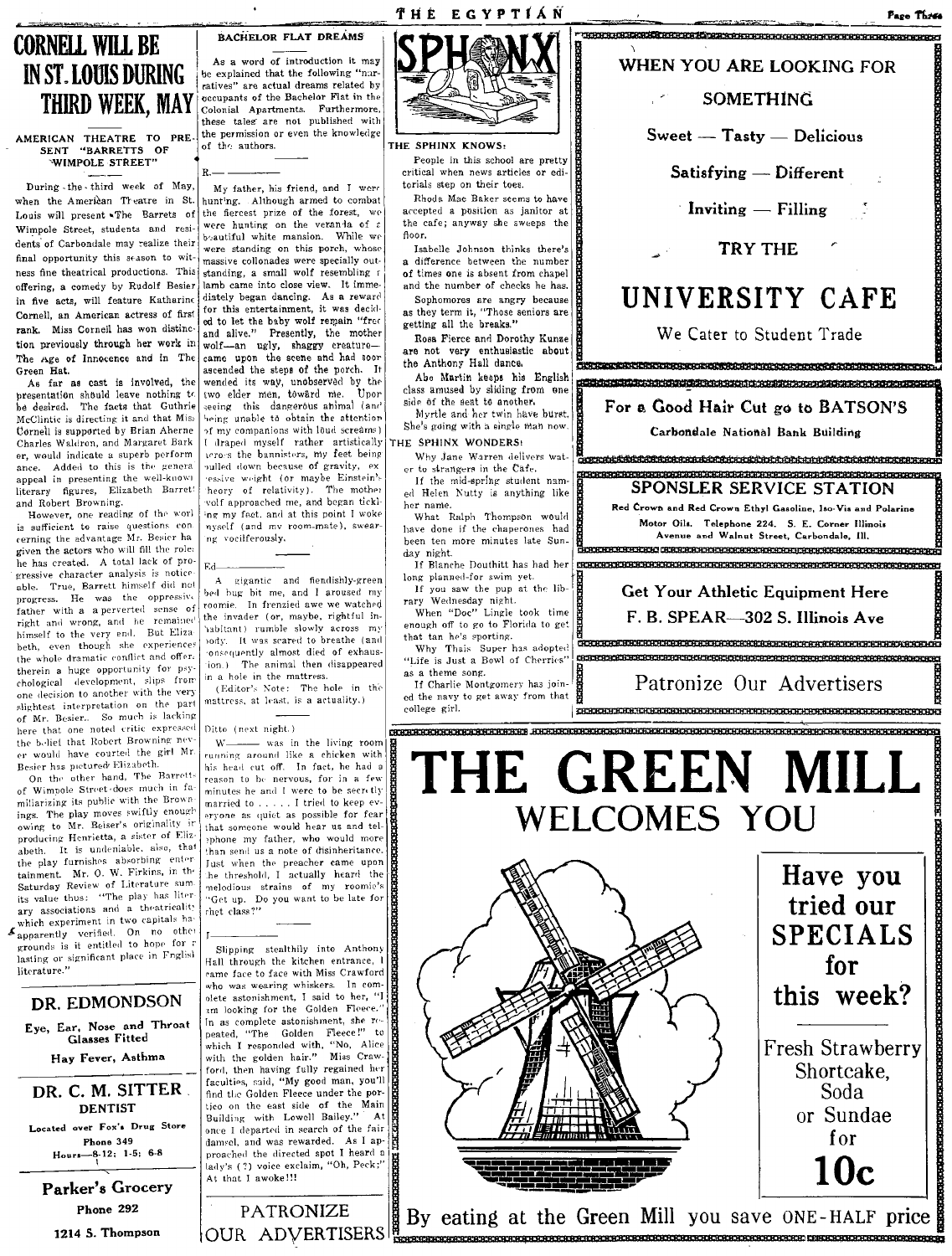## THE ECYPTIAN Between the Lines

By B. M. G.

## IGYPT

Charter Member Illinois College Press Association. Member of Columbia Scholastic Press Association.

Entered as second class matter in the Carbondale Post Office under the  $Act$  of March  $\lambda$ , 1879.

Published every Wednesday during the school year by students of Southern Illinois Teachers' College, Carbondale, Illinois.

THE STAFF

### REPORTERS AND SPECIAL WRITERS

Lèora Hartley Selma Nelson Kelly Dunsmore George Mosely<br>Guy Lambert Maurie Taylor Jack Taylor Maurie Taylor BUSINESS ORGANIZATION .

### TALENT ON THE CAMPUS

During the last few years there has been a very great development in our school,—in size, in recognition, and in quality of work given. We have become a Class-A college in every way .. We are proud of our large student body which numbers some thirteen hundred, and we are proud of our well trained faculty. We believe that the productions,-dramatic, musical, artistic, and otherwise-which our school turns out are finished and polished and worthy examples in their line.

In the days when the college was younger, smaller, and less well equipped, it was often necessary to import talent from the outside when a particularly big affair was being given. even professional musicians, and professional actors took leads in our plays. But now such an importation is unnecessary since there are many students, talented and well trained, and many faculty members, also talented, experienced, and willing to aid in school activities.

From now on our college is able to stand on its own feet where such productions are concerned, and our campus activities can be really OF the campus and OF the college.

### PAPER'S CRITICAL POLICIES

With last week's publication of the Egyptian, what the editor considered a highly competent staff member introduced<br>one of the new features of the policies of the paper, namely<br>that of a critical review. Last week the criticism concerned<br>the opera, "Martha," produced at the Sh April 21.

The staff is of the opinion that campus activities are open criticism and that such criticism coming from an efficient staff member is entirely in keeping with the improvement of<br>the paper. All future reviews (as was the last one), will be<br>done by a student member of the staff, and his opinion will be<br>far from professional. It will be, how an intelligent, experienced, unbiased individual. There will be no flowery language, no gushings, no covering over of the inferior spots with undeserved praise—the review will be a straightforward scrutiny of the activity itself. No doubt there will be toes stepped on, but certainly members of a college organization are capable of accepting judgment in the same good faith that it is extended.

### A PLEA TO THE INDEPENDENT TEACHER

In a few weeks about three hundred students in this school<br>will be qualified to enter the teaching profession. We are all will be qualified to enter the teaching profession. We are all aware of the dilema of a large percentage of this number in their inability to find positions. It is agreed that there is (in<br>Southern Illinois as elsewhere) a which, coming during a period of financial deflation, is swelling the rolls of the unemployed and the misfits.

A great many of our prospective teachers freely admit I that they are not really teachers by choice, but are by circumstance; that they do not intend to continue long in the pro-<br>fession; that they are perhaps not required to earn their own<br>living, but since they are able to exert the necessary "pull"<br>to land jobs, they will teach during other hand, there are many less fortunate candidates for teaching contracts who are not able to influence the school board<br>by any but direct means; but who will be really in need of a paying wage during the coming session. It is logical to assume that with few exceptions a teacher from the latter group would have more interest in teaching as a career and would render a· more valuable service to the cause of education.

Of course this doesn't Apply to you  $\bullet$ But with Spring Plays  $\bullet$ Coming on apace It might be well  $\begin{array}{rcl}\n\bullet & \bullet & \bullet \\
\bullet & \bullet & \bullet \\
\bullet & \bullet & \bullet \\
\text{Of conduct for} \\
\end{array}$ Of conduct for The vidience<br>And audience Now each and every One who goes Should have a cold And he should cough And he should sneeze And he should blow<br>
\* \* \*<br>
His sprinter And it is nice If one can wear Taps on his heels With which to cheer<br>
For it appeals<br>  $\begin{array}{cccc}\n\bullet & \bullet & \bullet \\
\bullet & \bullet & \bullet \\
\text{To those quite near}\n\end{array}$ And when a clever<br>  $\begin{array}{r} \bullet \bullet \bullet \\ \bullet \bullet \bullet \\ \end{array}$ <br>
Line is said You should cheer long And boisterously Or make a scroll<br>
\* \* \*<br>
With your program With which to trumpet Like an elephant And do applaud To the rhythm of One shave and one<br>
\* \* \*<br>
Hair-cut, six-bits And do be sure To tell some one What "He" replied · . . When you confessed When you confessed<br> $\begin{array}{r} \bullet \quad \bullet \quad \bullet \\ \bullet \quad \bullet \quad \bullet \\ \text{And do coax her} \end{array}$ \* \* \*<br>To follow suit<br>\* \* \*<br>With narratives With narratives<br>\* \* \*<br>Of sundry sorts On sundry sorts Of Sunday sports She's sported

And when a ked if You saw the play<br> $\begin{array}{rcl}\n\bullet & \bullet & \bullet \\
\bullet & \bullet & \bullet \\
\end{array}$ 

Remember,

**SCRIBALOVE** 

It was one of those after-chapel<br>confabs at the cafe. Hot air and confabs at the cafe. Hot air and cigarette smoke oppressed the atmos-<br>character and the Since Swillers, wave phere, and the Sinoo Swillers were in mass meeting. It was at exactly ten after ten o'clock when Leo Brown, reeling, rose in his place and gave the following declaration to whom it may concern:

"Leo Brown, capitalist, challenges Trotsky Coopersky,- communist, to meet him anywhere, anytime, with weapons, with no seconds--- the one to do the other to gory death. Winner take all, devil take the hindmost. S'help me, Hanna."

Leo gulped and sat down. Order was quickly restored. The cafe owners hushed up the affair as soon as possible. Coopersky was warned and given a personal bodyguard of plainclothes men. Relatives and friends sent apologies, It is hoped that it will all blow over quickly,

There are rumors, however, that Cooper has accepted the challenge and intends to have it out with fire extinguishers filled with stale beer at twenty yards. Another more recent rumor states that both are to be given three cigars apiece in a telephone booth, and in such manner end the argument. In either case the press stands ready to send condolences.

Though light housekeepers are inclined to relax their table manners, you should see the mannerisms.

And now that the trees are in leaf and the grass is tall enough to be scissored and the dandelions are come and gone, the old town isn't such a bad looking place after all. And the campus is rather a good-looking piece of acreage. And it strikes us that the grass on our campus is green enough to suit anybody. And from the looks of the turf-sitters it I isn't a bad place to sit and cogitate; in these trying days. Maybe it's a<br>
"back to nature" movement or some :<br>
thing.  $\overline{Hm-m.m}$ .<br>
A fter looking over the list of rates thing. Hm-m-m.

After looking over the list of rates charged by the said Riding Academy it strikes us that not many of us will be jockeys.

Nobody ever told us this. but we think it would be a good idea: The paying a fine. Many times concen-<br>trated and uninterrupted study is nec-Wheeler Library is closed from 5 to 7 p. m. Reserve books cannot betaken out during this time without essary, and this is prohibited by the<br>closing of the library. Either the library should be kept open longer, or the reserve books should be taken out during those two hours. The present arrangement is a shame, and we want access to the llibrary rather than being forced to "study some-<br>thing else." It doesn't take a busy man two hours to eat supper.

Our idea of a man who has been well educated at college is one who never gets jealous.

And from our freshman poet and lover comes these lines: "If my arms had been stronger. The kiss would have been longer." **SCRIBALOVE** 

never exchange a cross word," re-<br>marked the observant friend.

on. "The crossword puzzle is suffi- taken away the furnishings, as well ciently interesting the way it is with- as the doors and windows and parout trying to reduce it to home con- titions, and part of the roof had been versation." removed.

## Campus Opinion on the "Obelisk"

Though the referendum con\_ ducted last spring revealed an overwhelming majority favored continuance of the Obelisk, the failure of the students to regard the responsibility and expense involved therein has caused the matter to come up again as a major issue. An attempt has been made to gather the opinions of those most closely associated with the year book in recent years. The arguments, quoted directly, are these:

Undoubtedly it is tradition that a self-respecting college publishes a year book. Naturally the students of S. I. T. C. accept the tradition-perhaps too uncritically. They do not realize the great expense involv. ed (about \$4,000) or the responsib:lity they put on the staff; in fact, the staff members themsel ves do not realize their responsibility until they find themselves involved in far more work than they feel they have contracted for. . Most of the staff members work only under the definite direction and insistence of the adviser, and no adviser enjoys nagging. Yet he is heJd responsible by the administration for the discrect management of the funds, and he therefore feels that he must hold students to contract dates and to a relatively high level of workmanship.

Either student attitude toward a year book should change or S. I. T. C. should dispense with the year book. Francis Barbour.

A matter has been hrought to the attention of the business staff of the Obelisk which we thought settled last year. It is rumored that the Obelisk may be discontinued in the near future because of the excessive cost of producing a year book. We are ready to admit that there is a large financial outlay involved, but we heartily disagree that the money is not weI! spent. The book fulfills its pur\_ pose when it is glanced through while reminiscing at some future time. That, however, is a sentimental value which some may deny. The students voted to have the book subsidized, by a nine to one majority. Apparently it is the opinion of a vast majority that they desire a year book. The present staff doesn't wish to saddle future student bodies with an annual if they do not care to have one. We were of the opinion Last year that when we took' office that the only way to have a book was to susidize it-we felt out student opinion and brought the matter before the students, it carried and you will have the book in a very few weeks.

Dick Oooper.

### Enterprising Thief

Charles S. Hail of Rockland, Puzzles Maine, reported to police that some "I understand you and your wife one had been stealing a cottage of<br>ever exchange a cross word," re his piecemeal. The cottage is a twoarked the observant friend.<br>"That's right," answered Mr. Meek- on Spaulding island. The thief had on Spaulding island. The thief had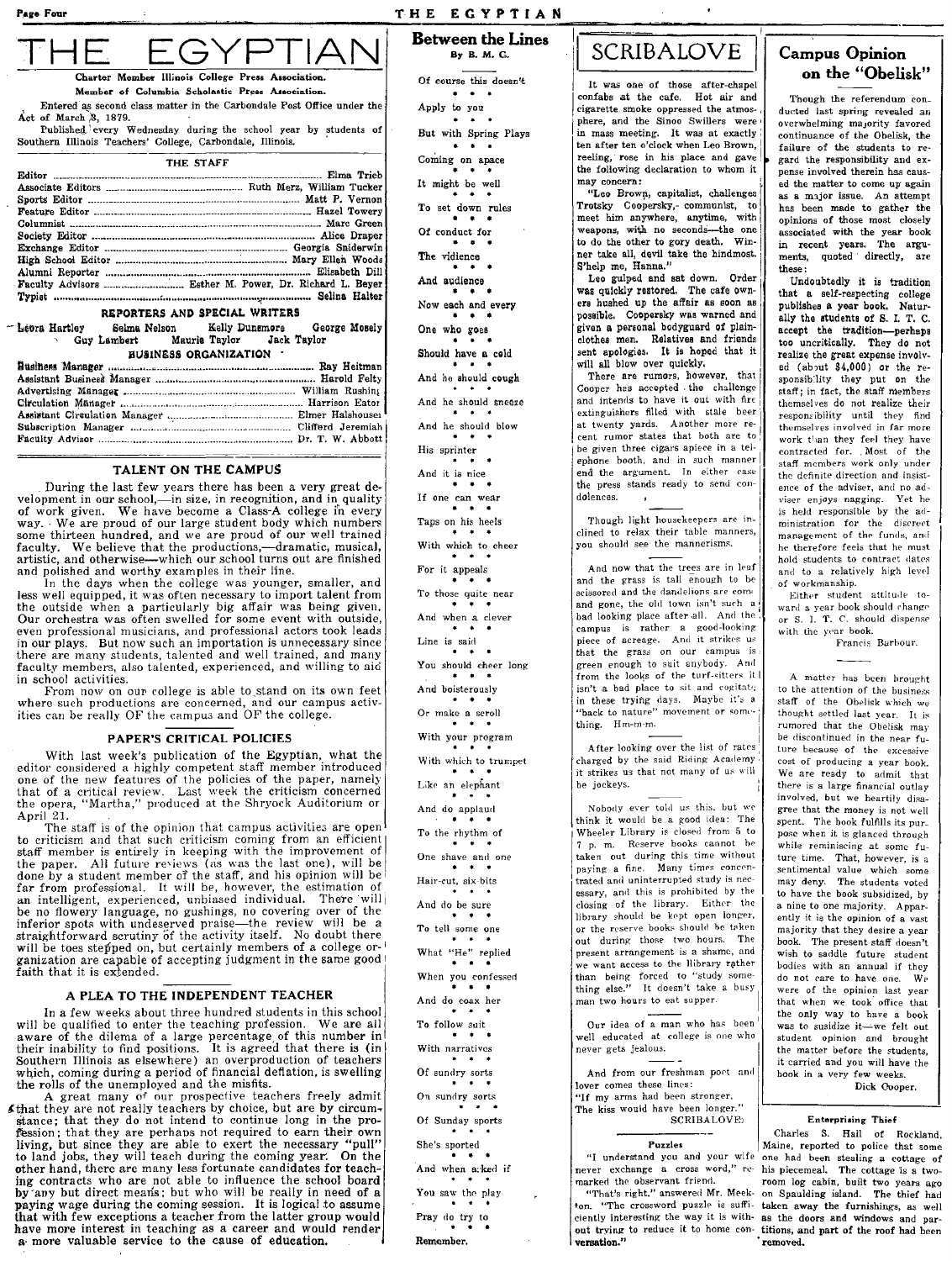## MAROONS TAKE MEDIOCRE MEET

est with the payers and one-best same school participate in the inter-<br>est scoring threats taking Carbondale with the players and coaches of oth-<br>mud, the Bearcats only accounted for er schools and to encourage better busi mud, the Bearcats only accounted for er schools and to encourage better encourage entity of the schools of the pear of the search in the line of the pear of the pear of the pear of the pear of the league in the pear of the in the races for the first time this spo.ts in-:which the college women in way of glory, but in spite of a season, grand-slammed four events, are allowed to engage in intercolleg- compulsory physical education probagged twelve first places, took ten late contests, S. I. T. C. has never Southerners now have a record of 12 team. However, the invitation to a credit reward for individual super<br>wins out of 13 duals in four vears, this meet has aroused much interest iority, the women have developed a wins out of 13 duals in four years, this meet has aroused much interest iority, the women have developed a<br>and, excluding Little 19 meets, have and already over thirty girls have persistent spirit for sports along with and, excluding Little 19 meets, have and already over thirty girls have won 21 first plates and 3 seconds out signed up to try out for the squad. their muscles and team work. of 26 competitions in the total meets The invitation allows more than  $\frac{1}{m}$  following recents for of 26 competitions- in the total meets 'The invitation allows more than The following reports from the of the last four seasons.

Bud Saunders, shied at the mud, and. enough. it is hoped that entries can breeze by for two firsts in the been practicing intensively for the eldashes, and a total of ten points imination doubles tournament to be to lead the individual scoring. Clar- held the latter part of this week. the 100, and lifted himself into the pose of selecting the best material K. Coffee, 7.0 seconds.<br>limelight with a winning broad jump  $\lambda$  a t-am. Many of the players, al. 1. Bowers, 7.5 seconds. of 22 feet & % inches that was out though they have had no experience o. the reach of Stansell, who was in college meets, have taken part in Avect in line at the Kansas Relays. high school or camp tournaments.<br>Stansell's best jump was 22 feet Girls who will try out for the team  $5 \t 7-8$  inches.  $\vert$ are:<br>Davidson and Wimberly ran in the  $\vert$ 

order named to take the 440, and M. Pullen, H. Reiman, A. Hamilton. the former thrilled the spectators G. R<sub>2</sub>iman, A. Draper, N. Franks, E. With a sensational anchor race in Shavitz, M. Taylor, K. Conte. F. Kelthe relay and closed a 30-yard gap ler, V. Hueting, M. Werkmeister, J. M. Bowers, 48 inches. behind Race Horse Saunders, only to Adams, H. Hauss, L. Thurmond, L. L. Stark, 48 inches. lose by a nose. Little Piper and Big Schlesinger, C. Bowie. D. McKelvie. W. Franklin, 48 inches. Reed defeated Nattsas in the mile, M. Morris, E. Hart, L. Weaver, J. **Basketball Throw**<br>and finished the race in a beautitul Spaulding, H. Pillow, R. Adams, J. D. Stocklin, 65 feet.

sprint with Piper breaking the clear Fulenwider, M. Grace, L. Hauss and  $\begin{array}{c} \text{Bi.} \text{ Feral} \end{array}$  R. Davis, 60 feet.<br>
standing for the Bearcats, both in the discuss of the shot put, a second in the discus. U. H. S. Popu standing for the Bearcats, both in  $\begin{array}{c|c|c|c|c|c} & & & \text{A.} & \text{D4.} & \text{A.} & \text{D4.} \\ \n\end{array}$ size and points, by taking a first in  $\mathbf{U}$ ,  $\mathbf{H}$ ,  $\mathbf{S}$ , **Popularity** F. Phillips, 55 feet.<br> **12.** The second in the discus. **Context** in **Progress**  $\begin{bmatrix} \mathbf{F} \\ \mathbf{F} \\ \mathbf{F} \\ \mathbf{F} \end{bmatrix}$  Expect, 50 feet. a third in the javelin, and tying for **Contest in Progress** E. Montgomery, 50 feet. **Meet May 9, 10, 11** Meet at Shurtleff charged  $\frac{1}{\text{B}}$  a third in the high jump. A belated  $\frac{1}{\text{C}}$  whipkey, 50 feet. Grauchalla's choice to be a half-pound popular girl in the junior and senior K. Conte, 155 feet.<br>
Ighter than Martin's, who suffered dasses of the University High School F. Phillips, 125 feet. The first three days of next lighter than Martin's, who suffered isses of the University High School F. Phillips, 125 feet.<br>his first defect of the season in this | was begun last week and will con- G. Whipkey, 129 feet. Interesting feature of this me his first defeat of the seeson in this was begun last week and will con- G. Whipkey, 120 feet.<br>
event. A mark of 126 feet 31 interesting feature of this meet will Shurleff College on May 6-7. Five<br>
be the total absence of event. A matrix of 120 feet 5.2 filence itinue into next week. At present J. Fulenwider, 120 feet. <br>
[3. Rieman, 155 feet. | be the total absence of varsity and schools will be represented on the schools will be represente

ran one, two three in the high gets the largest number of votes will held by the group that has come out will be a record, and the winner of the winner of captain Stephens has selected will be a record, and the winner of e places in the two mile, while Reed, Logan's offices. It is the duty of Chandler, and Valentine had the 880 Logan's offices. It is the duty of Chandler, and Valentine had the 880 every high school student to go and Ledford ........ 6.6 40<br>The mile relay is the only event by event by Springer, and Reeves, east as many hallots as he can for Clock 76 50 40 din the s tied for first in the sign jump, while his<br>Porter and Grauchalla split the re-<br>maining point. "Hippo" Brown toss-Porter and Grauchalia split the re-<br>Porter and Grauch split the results of the high school students Hauss ........... 6.5 30 75 awarded for first places in the four- In the eliminations, Bailey cancellmaming point. "Hippo" Brown tose- friends of the high school students Hauss ........... 6.5 30 75 awarded for first places in the four-<br>
ed a slippery javelin 175 feet 5 inch- are also invited to vote.<br>
Carves ............

Shot put--Grauchalla (M), Mar-, Low hurdles-Stansell (M), Brown tin (S), Bauder (S). Distance  $41'_{\vert}$  (S), Kurres (M), Time '30.5.

Thirty Try Out for Squad SIXTEEN GIRLS

FROM M'KENDREE etic department here, received an in-Early last week, the Women's Ath- $\chi$  **IN RENDREE** eigen the Southern IIN INTRAMURALS  $\chi$  on Friday afternoon the Southern IIN INTRAMURALS  $\chi$ 

pagged tweive first places, took ten late contests, S. 1. T. C. has never gram, shorn of any merit save for<br>Seconds, and added nine thirds. The before had an official girls' tennis context reward for individual super

() lone entry in both singles an doubles, The Bearcat seasons. Captain  $\min$  if material looks promising freshman classes are comparable with  $\max$  if  $\min$  material looks promising freshman classes are comparable with  $\min$  if  $\min$  is hoped that entries can the nati allowed ExCaptain Carl Wright to be made in both. The girls have compiled by Spalding (1931-32(:  $\frac{1}{2}$ :  $\frac{1}{2}$  Pierce brought up the third in This tournament will be for the pur-  $\frac{1}{2}$ . Fulenwider, 6.8 seconds. lor a tram. Many of the players, al-Girls who will try out for the team

G. Clark, M. Oehm, W. Johnson, and finished the race in a beautiful Spaulding, H. Pillow, R. Adams, J. D. Stocklin, 65 feet.<br>sprint with Piper breaking the trail Fulenwider, M. Grace, L. Hauss and K. Conte, 60 feet.

100 yard dash—w right, (s), same (wo mue—C. martin (s), Date of the community of the community of the community of the community of the community of the community of the community of the community of the community of the  $t^{\text{spec}}$  (M). Time 5:25. Grauchalla (M). Distance 175' 5".

Shot put—Grauchalla (M), Mar-1 Low hurdles—Stansell (M), Brown<br>
tin (S), Bauder (S). Distance 41' (S). Kurres (M). Time '30.5.<br>
6 3-4 in.<br>
220 yard dash—Wright (S), Saun- or (S), Valentine (S). The 220.8<br>
220 yard dash—Wri

# **OUT FOR TRACK**

THE EGYPTIAN

Fifty Yard Dash

- R. Braun, 6.5 seconds.
- K. Conte, 6.7 seconds.
- 
- L. Bowers, 7.5 seconds.
- W. Franklin, 7.5 seconds. L. Ingram, 7.5 seconds.
- E. West, 7.5 seconds.
	- High Jump
- D, Hewitt, 52 inches.
- H. Bricker, 50 inches.<br>M. Nelson. 50 inches.
- M. Nelson, 50 inches.<br>L. Thurmond. 50 inch
- L. Thurmond, 50 inches.<br>R. Aikman, 50 inches. Aikman, 50 inches.
- 
- 
- 
- 
- 
- 
- 
- 
- 
- **Contest in Progress**  $\begin{array}{c|c}\n\hline\n\text{E. Montgeometry, 50 feet.} \\
\hline\n\text{G. Whipkey, 50 feet.}\n\end{array}$ 
	-
	-
	-
	-
	-
	-
	-

R. Martin, McAfoos, and Mitchell are being voted on. The one who The following are the records Each and every mark set in this meet linois College.<br>The following are the meet in this meet linois College.<br>In the matter of t

| hurdles. Tullis, Stanley and Johnson                                                                   |                                                                                                                                                                                                                                                                                                                                    |             |     |     |     |                                                                               |                                                                       |
|--------------------------------------------------------------------------------------------------------|------------------------------------------------------------------------------------------------------------------------------------------------------------------------------------------------------------------------------------------------------------------------------------------------------------------------------------|-------------|-----|-----|-----|-------------------------------------------------------------------------------|-----------------------------------------------------------------------|
|                                                                                                        | compete with Mabel Cox, the senior for track work this term:                                                                                                                                                                                                                                                                       |             |     |     |     | each event will be the college cham- Sinks and Springer to accompany          |                                                                       |
| clinched for a three-way tie in the                                                                    | contestant, for the final honor of pre- [1983] [1984] [1988] [1988] [1988] [1988] [1988] [1988] [1988] [1988] [1988] [1988] [1988] [1988] [1988] [1988] [1988] [1988] [1988] [1988] [1988] [1988] [1988] [1988] [1988] [1988]                                                                                                      |             |     |     |     | B.B. H.J pion in the intramural class, since him to Shurtleff. These men were |                                                                       |
| pole vault. C. Martin, Davis, and                                                                      | siding over the Junior-Senior ban-Hueting  7.3 35                                                                                                                                                                                                                                                                                  |             |     |     |     | this will be the first intramural meet                                        | chosen only after an elimination con-                                 |
| Wiggins cleaned up for the first three                                                                 | quet. The ballot boxes are in Mr. Conte  6.7                                                                                                                                                                                                                                                                                       |             | -50 | 155 |     | to be staged on the Southern Teach-                                           | test which was completed on Monday                                    |
| places in the two mile, while Reed.                                                                    | Logan's offices. It is the duty of $Piltz$                                                                                                                                                                                                                                                                                         |             | 55  | 120 |     | $48$ ers' field.                                                              | afternoon. Captain Stephens will                                      |
| Chandler, and Valentine had the 880                                                                    |                                                                                                                                                                                                                                                                                                                                    |             |     |     |     |                                                                               |                                                                       |
| to themselves. Watson and Reeves,                                                                      | every high school student to go and Ledford  6.6                                                                                                                                                                                                                                                                                   |             | -40 |     |     |                                                                               | The mile relay is the only event be aided in the doubles by Springer, |
|                                                                                                        | cast as many ballots as he can for Clark  7.6                                                                                                                                                                                                                                                                                      |             | 50  | 90. |     | 44 in the schedule that will not be on                                        | while both Stephens and Sinks will                                    |
| tied for first in the high jump, while                                                                 | his favorite candidate. College Johnson  6.5                                                                                                                                                                                                                                                                                       |             | -65 | 100 |     | 46 the program, but medals are to be                                          | compete in single matches.                                            |
| Porter and Grauchalla split the re-                                                                    | friends of the high school students Hauss  6.5                                                                                                                                                                                                                                                                                     |             | -30 | 75  |     | awarded for first places in the four-                                         | In the eliminations, Bailey cancell-                                  |
| maining point. "Hippo" Brown toss-<br>ed a slippery javelin 175 feet 5 inch- are also invited to vote. |                                                                                                                                                                                                                                                                                                                                    | $Graves$    | 40  |     |     | teen remaining events. The Green                                              | ed out Pierce: Peterson took the de-                                  |
|                                                                                                        |                                                                                                                                                                                                                                                                                                                                    | Keller      | 45  | 120 |     | Mill and the Higgins Jewelry Com-                                             |                                                                       |
| es for a first. Due to the rain and $\frac{1}{2}$                                                      |                                                                                                                                                                                                                                                                                                                                    |             |     |     |     |                                                                               | cision from Cooke. Bailey went down                                   |
| mud the records for the most part :15.9.                                                               |                                                                                                                                                                                                                                                                                                                                    | Brock  7.6  | 45  | 90  |     | pany are the donors of these medals,                                          | before Sinks, and Peterson also had                                   |
|                                                                                                        | Discus -Martin (S), Grauchalia Shields                                                                                                                                                                                                                                                                                             |             | 45  |     |     | 48 which are now on display in the                                            | to bow to the smooth and superior                                     |
| were mediocre.                                                                                         |                                                                                                                                                                                                                                                                                                                                    | Schlesinger |     | -90 |     | 46 windows of these two firms.                                                | style of Sinks.                                                       |
| Summary ,                                                                                              | $ (M)$ , Bauder (S). Dist. 126'3'/2".                                                                                                                                                                                                                                                                                              |             |     |     |     |                                                                               |                                                                       |
| 100 yard dash—Wright, (S), Saun-                                                                       | Two mile-C. Martin (S), Davis Shavitz                                                                                                                                                                                                                                                                                              |             |     | -60 | 46  |                                                                               |                                                                       |
| ders (M), Pierce (S). Time :10.2. (S), Wiggins (S). Time 12:21.5.                                      |                                                                                                                                                                                                                                                                                                                                    | Pierce      |     | 90  | 50. |                                                                               |                                                                       |
|                                                                                                        | $\mathbb{R}$ $\mathbb{R}$ $\mathbb{R}$ $\mathbb{R}$ $\mathbb{R}$ $\mathbb{R}$ $\mathbb{R}$ $\mathbb{R}$ $\mathbb{R}$ $\mathbb{R}$ $\mathbb{R}$ $\mathbb{R}$ $\mathbb{R}$ $\mathbb{R}$ $\mathbb{R}$ $\mathbb{R}$ $\mathbb{R}$ $\mathbb{R}$ $\mathbb{R}$ $\mathbb{R}$ $\mathbb{R}$ $\mathbb{R}$ $\mathbb{R}$ $\mathbb{R}$ $\mathbb{$ |             |     |     |     |                                                                               |                                                                       |
|                                                                                                        |                                                                                                                                                                                                                                                                                                                                    |             |     |     |     |                                                                               |                                                                       |

95 46

Afoos (S), Mitchell (S), Mc. Reeves (S), The Porter (S), and erning "The Barretts of Wimpeler<br>Afoos (S), Michell (S). :16.6. I Granchalla (M). Height 5'3". Street." The performance, starring<br>Pole vault — Triple tie—Tullis, How contract the Triple tie-Tullis, Broad jump-Fierce (S), Stansell Katherine Cornell, will be presented as the state of a state of the Triple tie-Tullis, and Johnson, all Southerners. (M), Scharde (S). Dist. 22'8'%". In t

## Southerners Will<br>Enter Quadrangular<br>CONTHOLATES AND Meet at McKendree

McKENDRET BEARCATS TAKE women to be held at Decatur Friday BRAUN, HEWITT, CONTE AND in a quadrangular meet at McKen- NO MARKED CHANGES OCCUR<br>BUT TWO FIRSTS ON and Saturday, May 21 and 22. The STOCKLIN, STAR FOR dree Colle BUT TWO FIRSTS ON and Saturday, May 21 and 22. The STOCKLIN, STAR FOR dree College, Lebanon. Three other IN TEAM STANDING IN MUDDY FIELD elect. Association of Women at the result of the state of the state of the state of  $\begin{bmatrix} \text{DDY FELED} \end{bmatrix}$  letic Association of Women at the recent of  $\begin{bmatrix} \text{FNOJ} \\ \text{MCld}, \text{names will be left on the right.} \end{bmatrix}$  is almored will be left on the recent of  $\begin{bmatrix} \text{FNOJ} \\ \text{MCld}, \text{names will be left on the right.} \end{bmatrix}$ James Millikin University, and will<br>had a bad day here Friday when the in previous pears. be played on the Millikin courts as<br>had a bad day here Friday when the in previous pears. In the inter-<br>Southerners swamped them on men from taking part in the inter- Such a metal- meet southerners shave came from behind in the last inning muddy field by a score of 991/2 to ed by the Millikin W. A. A. is to scholastic meets if the women of the lasted victory four times this season, to stage a brilliant hitting rally, and<br>31%. With McKendree's two great- acq

two institutes and a close relaty vic- tennis.<br>The Marcons showed up strong Although tennis is one of the few not had much to offer its members engaged in one dual set to this seas- nant race with seven games played<br>in the in Charleston's favor. One should remember that the decisive victory of the Southerners over McKendree here last week may have been partly  $\left| \frac{1}{1 \text{tan}} \right|$  than three weeks away, the Grey-<br>due to the natural advantage of a  $\left| \frac{1}{1 \text{tan}} \right|$  hounds and  $\left| \frac{1}{1 \text{tan}} \right|$  is the set due to the natural advantage of a  $\frac{1}{2}$  hounds and Lucky Str.  $\frac{1}{2}$  conditions the condition of the conditions of the condition of the conditions of the conditions of the conditions of the conditions of the condit team on their own field, especially to hoid the lead in the intra-nu-fall<br>when that field has been rendered baseball tournament. Fixed games when that field has been rendered baseball tournament. Five games<br>wet and sloppy from an all-day rain, have been niaved and won by .... wet and sloppy from an all-day rain. have been played and won by  $\frac{1}{2}$ . Furthermore, the Southerners were two combinations, and they alone Furthermore, the Southerners were two combinations, and they alone<br>in the very peak of condition. In hold nerfect records. The standings in the very peak of condition. In hold perfect records. The standings spite of the details, it does not seem of the teams as shown below indispite of the details, it does not seem of the teams as shown below, indi-<br>a rash assumption to suppose that  $|_{\text{cata}$  that no marked obspect have a rash assumption to suppose that  $\left| \begin{array}{llllll} \text{cat} & \text{that no marked changes have} \\ \text{the Southerners will have fairly easy} & \text{been made in their relative positions} \\ \text{going with these two schools.} & \text{The 'during the past week:} \end{array} \right|$ going with these two schools. The during the past week:<br>strength of the Shurtleff aggregation, however, remains the unknown! quantity, and although the team is not considered dangerous, one does not need to be a student of algebra. to fear the theoretical "x."

The shot put affair will probably be of great interest to many, since Glenn Martin, Southern, and Big Frank Grauchalla, of the McKendree Bearcats, will have a personal matter to settle. Grauchalla beat Martin here last week by a margin of two inches, but there seems to have been a difference in the weights of  $\begin{vmatrix} 1 & 1 & 1 & 0 \\ 1 & 0 & 0 & 0 \\ 0 & 0 & 0 & 0 \\ 0 & 0 & 0 & 0 \end{vmatrix}$  be determined. the shots used, with Grauchalla un- by the percentages of the various wittingly putting the lighter of the lower Prizes are to go to the mam. two.

## Lingle Announces Intramural Track Mee<sup>t</sup> May 9, 10, 11

check on the shots, however showed A contest to determine the most **Baseball Throw** Coach Lingle has set the date for The Southern Teachers tennis<br>Coach Lingual School of the Southern Teachers tennis and senior K. Conte, 1 es was Martin's offering in the discus, two members of the junior class. G. Rieman, 155 feet.<br>and it stood unequalled. and it stood unequalled. Ann Gosciniak and Lulu Hughes. J. Spalding, 155 feet. will not be eligible for competition. Kendree, Shurtleff, Carthage, and II-<br>R. Martin, McAfoos, and Mitchell Anne Gosciniak and Lulu Hughes. J. Fan one, two three in the night and Johnson sets the largest number of votes will held by the group that has come out will be a record, and the winner of captain Stephens has selected<br>clinched for a three-way tie in the c contestant, for the final honor of pre-<br>siding over the Junior-Senior ban-<br>quet. The ballot boxes are in Mr. Conte ............. 6.7 50 155 to be staged on the Southern Teach-<br>to be staged on the Southern Teach-<br>test which pole vault. C. Martin, Davis, and siding over the Junior-Senior ban- Hueting ........ 7.3 35 this will be the first intramural meet come to contain the first intramural meet chosen only after an elimination con-<br>Wiggins cl Wiggins civalien up for the first virve. quet. The ballot boxes are in Mr. Conte 1999 Conte 1999 155 the bestaged on the Southern Teach- test which was completed on Monday places in the two mile, while Reed, quet. The ball

# GREYHOUNDS LEAD

makes them the only team in the league holding a perfect record.

With the end of the schedule Ie

|                        | w | τ.           | Pct.  |
|------------------------|---|--------------|-------|
| Jucky Strikes  5       |   | 0            | 1000  |
| <b>Sreyhounds</b> 5    |   | 0            | 1000  |
| Paculty  4             |   | $\mathbf{1}$ | .800  |
| ranks  4               |   | 1            | .800  |
| Iiller's Hangovers  3  |   | $\mathbf{z}$ |       |
| Goobers  3             |   | 3            | .501  |
| Babbling Pyrrobbeas. 2 |   | 3            | .400  |
| 04 Sluggers  2         |   | 4            | .333  |
| Vinx Stinx  1          |   | 3            | .250  |
| "lying Irish  1        |   | 4            | .200  |
| 3ig Johns  1           |   | 5            | .166  |
| Road Hogs  0           |   | 5            | .00.9 |

The schedule is to end on May 27. teams. Prizes are to go to the members of the winning nine.

## Maroons Entered in District Tennis

 $\sim$   $\sim$   $\sim$ 

ers' field. <br>The mile relay is the only event be aided in the doubles by Springer.

A Showing of White Shoes Our department is fully equipped with a beautiful line of pumps, oxfords, ties and novelty sandals. Such a white season. . . They're creating such a sensation. Visit our shoe department now

\$1.45 to \$4.95

Page Five